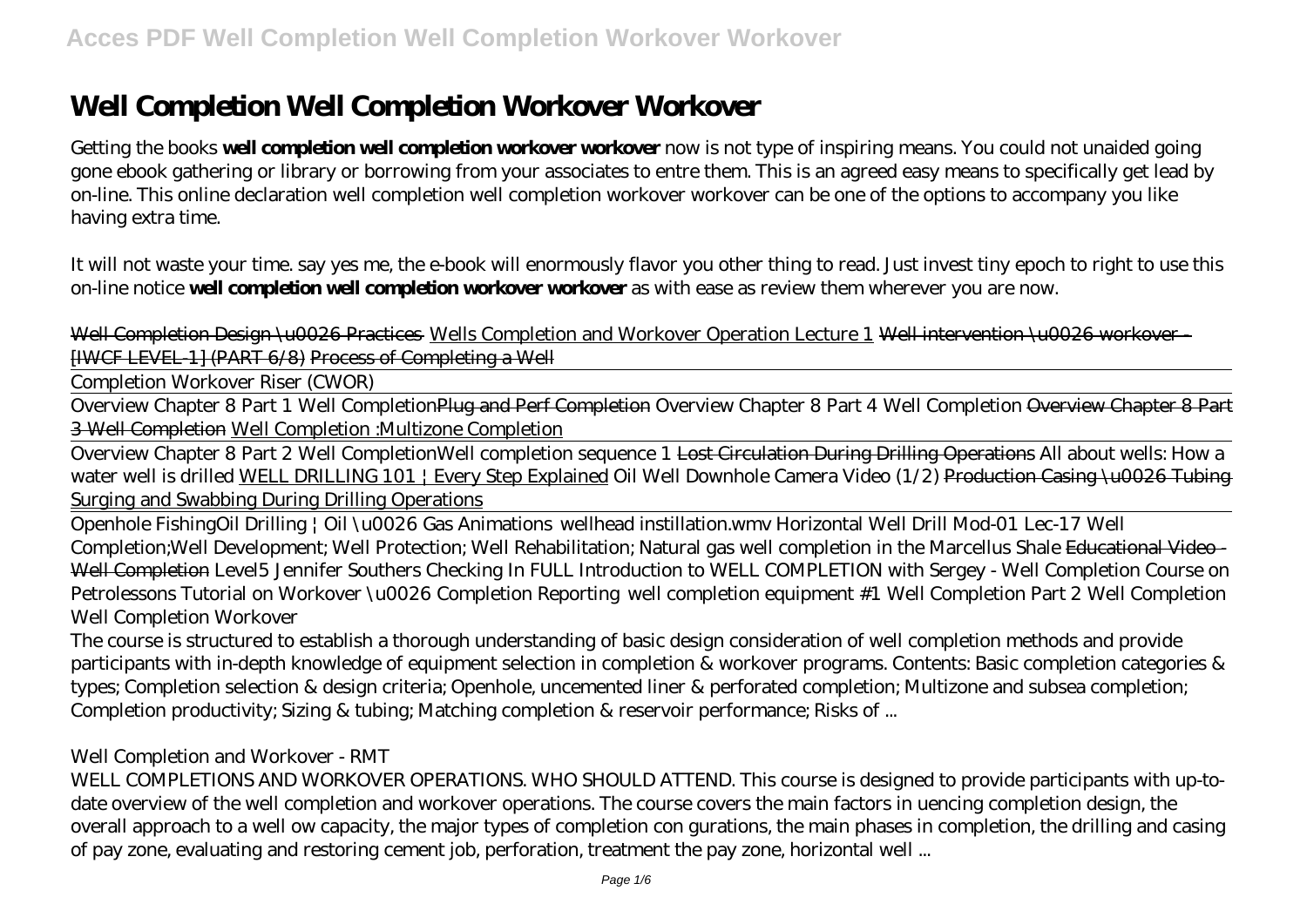#### *Well Completion and Workover - Havilah Energy*

This course provides an introduction and overview of key considerations in well completion and workover design, and a fundamental explanation of well/service equipment and operations. Technical explanations of common practices are given, along with troubleshooting hints.

# *Fundamentals\_of\_Well\_Completions\_and\_Workovers*

WELL COMPLETION, WELL INTERVENTION/ STIMULATION, AND WORKOVER Well completion means to prepare the well for production by installing the necessary equipment's into the well in order to allow the safe and controlled flow of HCS at the surface. The high time of the well when engineer and personnel comes to decide whether to install the Production casing in order to initiate the production at the surface or it should be abandoned.

# *WELL COMPLETION, WELL INTERVENTION/ STIMULATION, AND WORKOVER*

Moreover, well control and well workover techniques will also be covered to complement the insurance of well longevity of the installation. This course provides a good link to how the techniques in well completion would ensure better well performance and production later in the life of the well.

# *Well Completion & Workover | PetroSync*

Well Completion After a well is drilled, there is still much that needs to be done before oil and gas can begin to flow to the surface. Module content: Basic steps of well completion; Considerations in well completion design; Common types of equipment and mechanisms used including: Tubular goods; Packers sleeves; Production liners; Wellhead and ...

# *Well Completion - UT PETEX*

Well completion is considered to be one of the most critical practices for reservoir exploitation and management. During this process, the responsible personnel is tasked to optimally design and install a system that can deliver its full potential to optimize oil, gas and production without compromising safety and reliability.

# *DE120 Successful Well Completion and Workover Practices*

WILD WELL CONTROL Completions & Workovers Integrating the five phases - • Efficient completion is a complex process. • Must use a rigorous approach to establish design criteria. • Comprehensive formation evaluation program is essential Well completion design is a dynamic process, it must include - • Feedback from completion performance data.

# *COMPLETIONS AND WORKOVERS - Wild Well Control*

Purpose of well completions. The purposes of a well completion are to Connect the reservoir to the surface so that fluids can be produced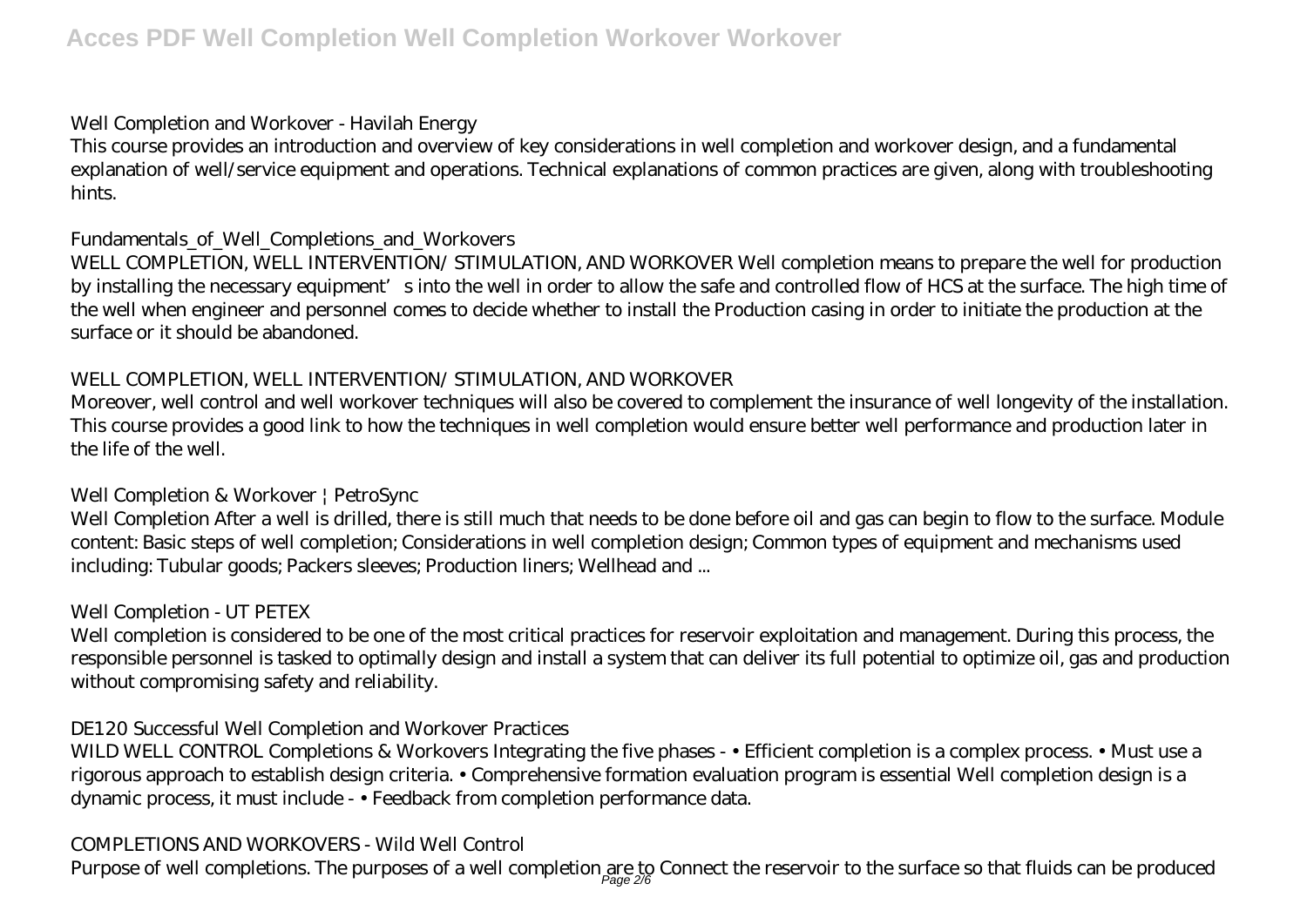from or injected into the reservoir Provide a conduit for well stimulation treatments Isolate the producing reservoir from other zones Protect the integrity of the reservoir, especially in unconsolidated formations

#### *Well completion - AAPG Wiki*

Workover operations are performed at wells that during the production tests, performed after drilling operations, indicated insufficient pressure for exploitation through the collector pipes due to the high pressure of the other formation wells, the former being thus conserved.

#### *Well workover, well recompletions and well production ...*

Well Completions Jobs on Rigzone.com. Rig-less site Foreman (Unconventional Well Completion Operations), SR. COMPLETION ENGINEER, Completions Consultant, P...

#### *Well Completions Jobs | Rigzone*

A workover rig. The term workover is used to refer to any kind of oil well intervention involving invasive techniques, such as wireline, coiled tubing or snubbing. More specifically, a workover refers to the expensive process of pulling and replacing completion or production hardware in order to extend the life of the well.

#### *Workover - Wikipedia*

This course provides an introduction and overview of key considerations in well completion and workover design, and a fundamental explanation of well/service equipment and operations. Technical explanations of common practices are given, along with troubleshooting hints.

#### *N608: Fundamentals of Well Completions and Workovers*

Well intervention and workover. Well intervention and workover operations are performed for maintenance purposes to keep production levels up, but also for remedial objectives. They're mainly carried out on oil or gas producing wells at any step of their productive life. These oilfield maintenance operations are executed to optimize oil or gas production and keep it to a satisfactory level.

#### *Well intervention and workover - Saltel Industries*

Workover & completion Jobs on Rigzone.com. Workover Specialist, Completions Consultant, Completion Engineer, COMPLETION ENGINEER, Senior Liasonman/Foreman (Drilling & Workover) and many more

#### *Workover & completion Jobs | Rigzone*

 Ensures all wells and completion & workover operations are appropriately designed to meet policy requirements in terms of Safety, Health & Environment (SHE) and Well Engineering Standards. Responsible for detailed completion design including preparation of the Basis for Well Design for multiple completion types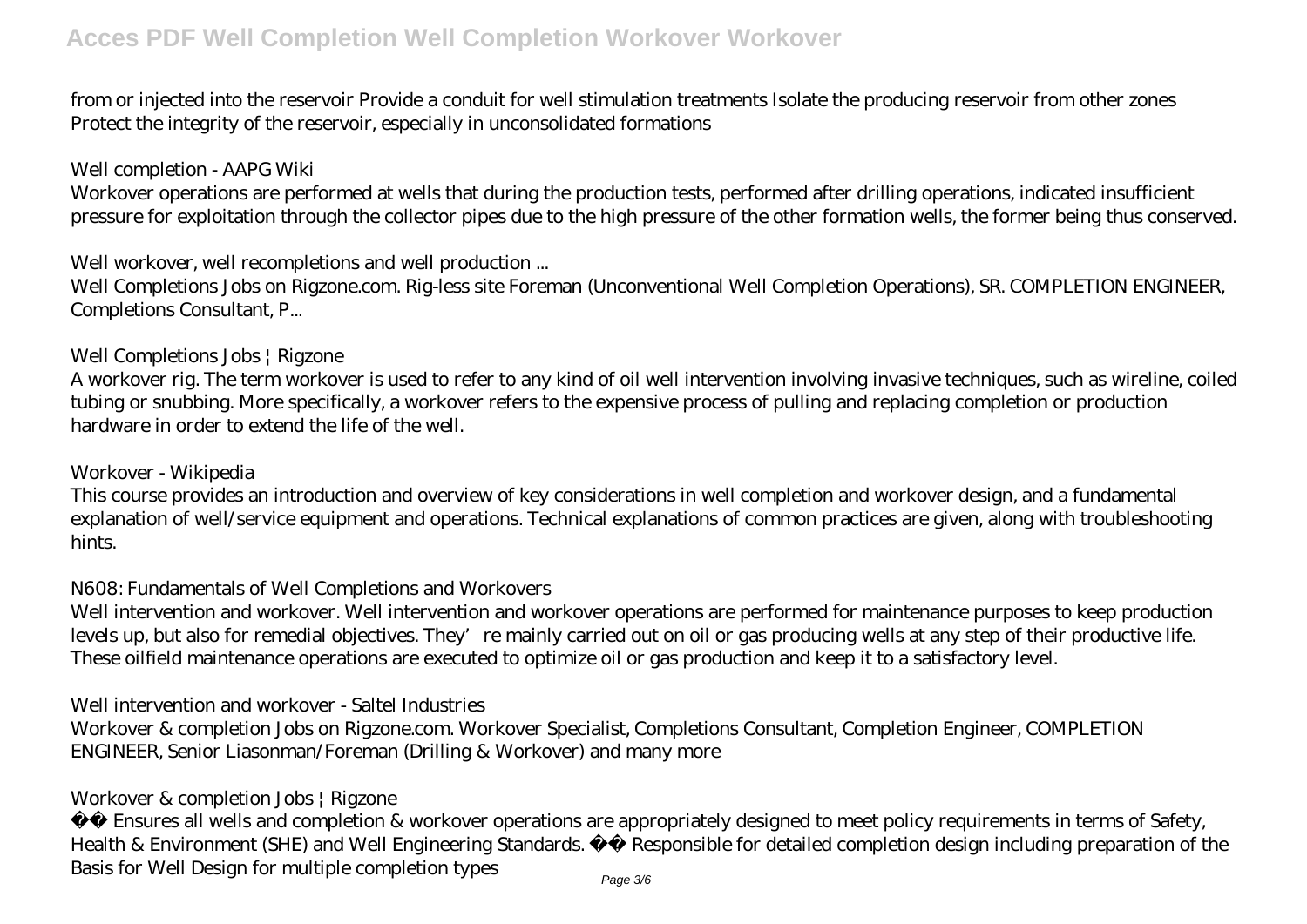#### *Senior Completions Engineer Job in London: Senior ...*

A workover is any operation done on, within, or through the wellbore after the initial completion. Although proper drilling, cementing, and completion practices minimize the need, virtually every well will need several workovers during its lifetime to satisfactorily fulfill its purpose. A pump jack diagram.

# *Workovers - AAPG Wiki*

• Completion and Workover Supervisor; All highlighted must have a valid IWCF or IADC Certificate. If you are interested in any of these positions please send your CV to cvs@resmodtec.com. Please make sure to add the job title you are applying for in the email subject.

Once a natural gas or oil well is drilled, and it has been verified that commercially viable, it must be "completed" to allow for the flow of petroleum or natural gas out of the formation and up to the surface. This process includes: casing, pressure and temperature evaluation, and the proper instillation of equipment to ensure an efficient flow out of the well. In recent years, these processes have been greatly enhanced by new technologies. Advanced Well Completion Engineering summarizes and explains these advances while providing expert advice for deploying these new breakthrough engineering systems. The book has two themes: one, the idea of preventing damage, and preventing formation from drilling into an oil formation to putting the well introduction stage; and two, the utilization of nodal system analysis method, which optimizes the pressure distribution from reservoir to well head, and plays the sensitivity analysis to design the tubing diameters first and then the production casing size, so as to achieve whole system optimization. With this book, drilling and production engineers should be able to improve operational efficiency by applying the latest state of the art technology in all facets of well completion during development drilling-completion and work over operations. One of the only books devoted to the key technologies for all major aspects of advanced well completion activities. Unique coverage of all aspects of well completion activities based on 25 years in the exploration, production and completion industry. Matchless in-depth technical advice for achieving operational excellence with advance solutions.

Well Control for Completions and Interventions explores the standards that ensure safe and efficient production flow, well integrity and well control for oil rigs, focusing on the post-Macondo environment where tighter regulations and new standards are in place worldwide. Too many training facilities currently focus only on the drilling side of the well's cycle when teaching well control, hence the need for this informative guide on the topic. This long-awaited manual for engineers and managers involved in the well completion and intervention side of a well's life covers the fundamentals of design, equipment and completion fluids. In addition, the book covers more important and distinguishing components, such as well barriers and integrity envelopes, well kill methods specific to well completion, and other forms of Page 4/6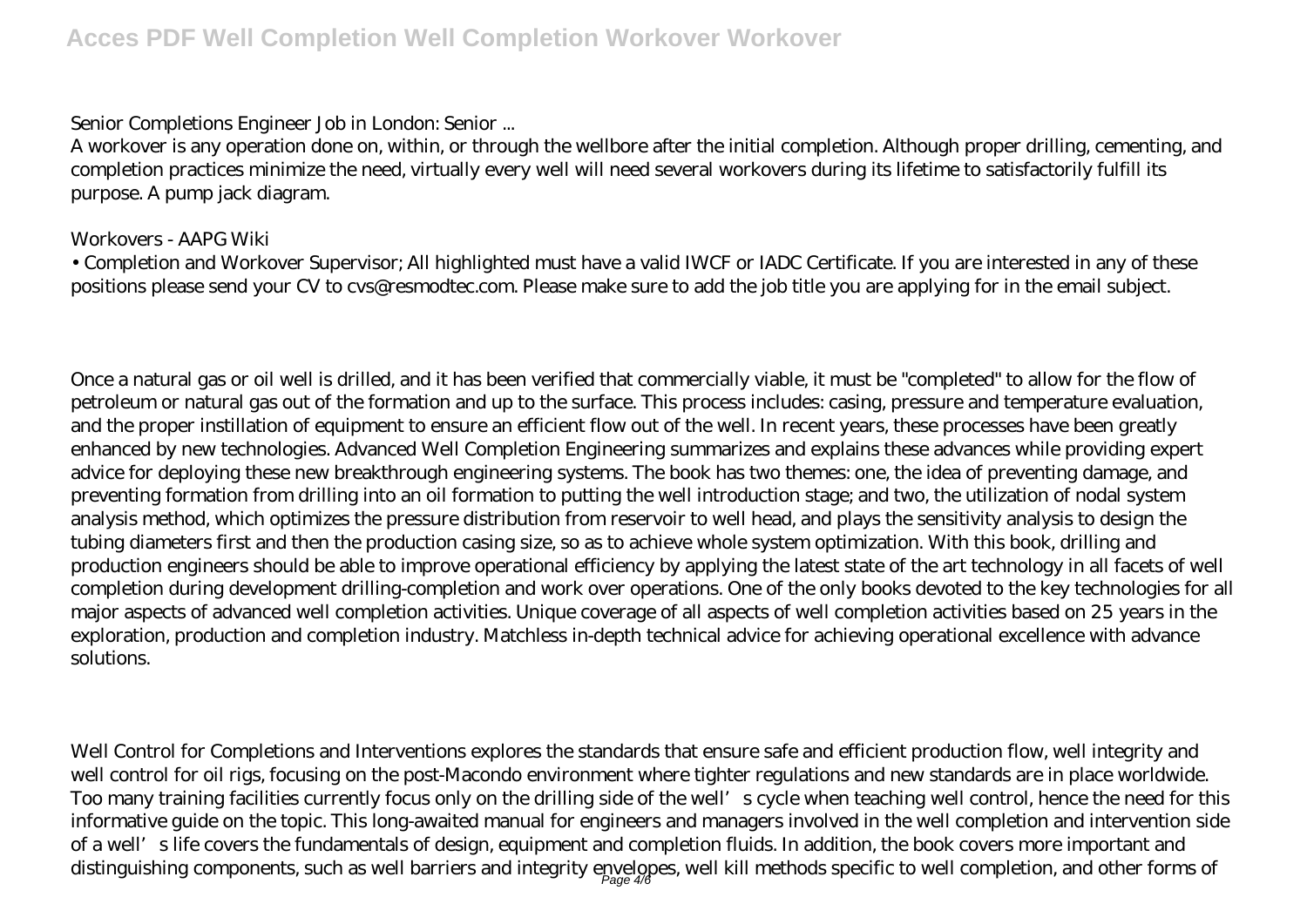# **Acces PDF Well Completion Well Completion Workover Workover**

operations that involve completion, like pumping and stimulation (including hydraulic fracturing and shale), coiled tubing, wireline, and subsea intervention. Provides a training guide focused on well completion and intervention Includes coverage of subsea and fracturing operations Presents proper well kill procedures Allows readers to quickly get up-to-speed on today's regulations post-Macondo for well integrity, barrier management and other critical operation components

This book provides technical information on well completion, from drilling in the pay zone to production start-up. It also covers the main methods for artificial lift, and well servicing. The reader will find a discussion of the concepts and equipment that are indispensable for scheduling and designing completion and servicing operations. The book's chief objective is to provide comprehensive information to those who require a thorough understanding of the completion engineer's aims and the resources he needs for oil field development and production. It is particularly well-suited to the needs of the specialist whose field of activity is located upstream from oil and gas production, e.g., geologists, geophysicists, and reservoir, drilling or production facility engineers. It should also be of use to oil company administrative personnel, including those in management, and those in the insurance and legal departments. The text is fully illustrated, thus helping the reader grasp the basics of this highly technical field.Contents: 1. Introduction to completion. 1.1. Main factors influencing completion design. 1.2. Overall approach to a well's flow capacity. 1.3. Major types of completion configurations. 1.4. Main phases in completion. 2. Connecting the pay zone and the borehole. 2.1. Drilling and casing the pay zone. 2.2. Evaluating and restoring the cement job. 2.3. Perforating. 2.4. Treating the pay zone. 2.5. The special case of horizontal wells. 3. The equipment of naturally flowing wells. 3.1. General configuration of flowing well equipment. 3.2. The production wellhead. 3.3. The production string or tubing. 3.4. Packers. 3.5. Downhole equipment. 3.6. Subsurface safety valves. 3.7. Running procedure. 4. Artificial lift. 4.1. Pumping. 4.2. Gas lift. 4.3. Choosing an artificial lift process. 5. Well servicing and workover. 5.1. Main types of operations. 5.2. Light operations on live wells. 5.3. Heavy operations on live wells. 5.4. Operations on killed wells. 5.5. Special cases. Bibliography. Index.

On January 24, 1991, Minerals Management Service (MMS) issued 30 Code of Federal Regulations (CFR) Part 250, Subpart O -- Training, which, among other things, laid out well-control training requirements for supervisors engaged in completion and workover activities in the Outer Continental Shelf of the United States. Well Control for Completion and Workover is designed as a text for those attending MMS certification classes. Similar to Practical Well Control, which is a text for drilling certification classes, Well Control for Completion and Workover covers the items required by MMS for certification, as well as additional material that is useful for supervisors to know.

Completions are the conduit between hydrocarbon reservoirs and surface facilities. They are a fundamental part of any hydrocarbon field development project. The have to be designed for safely maximising the hydrocarbon recovery from the well and may have to last for many years under ever changing conditions. Issues include: connection with the reservoir rock, avoiding sand production, selecting the correct interval, pumps and other forms of artificial lift, safety and integrity, equipment selection and installation and future well interventions. \* Course book based on course well completion design by TRACS International \* Unique in its field: Coverage of offshore, subsea, and